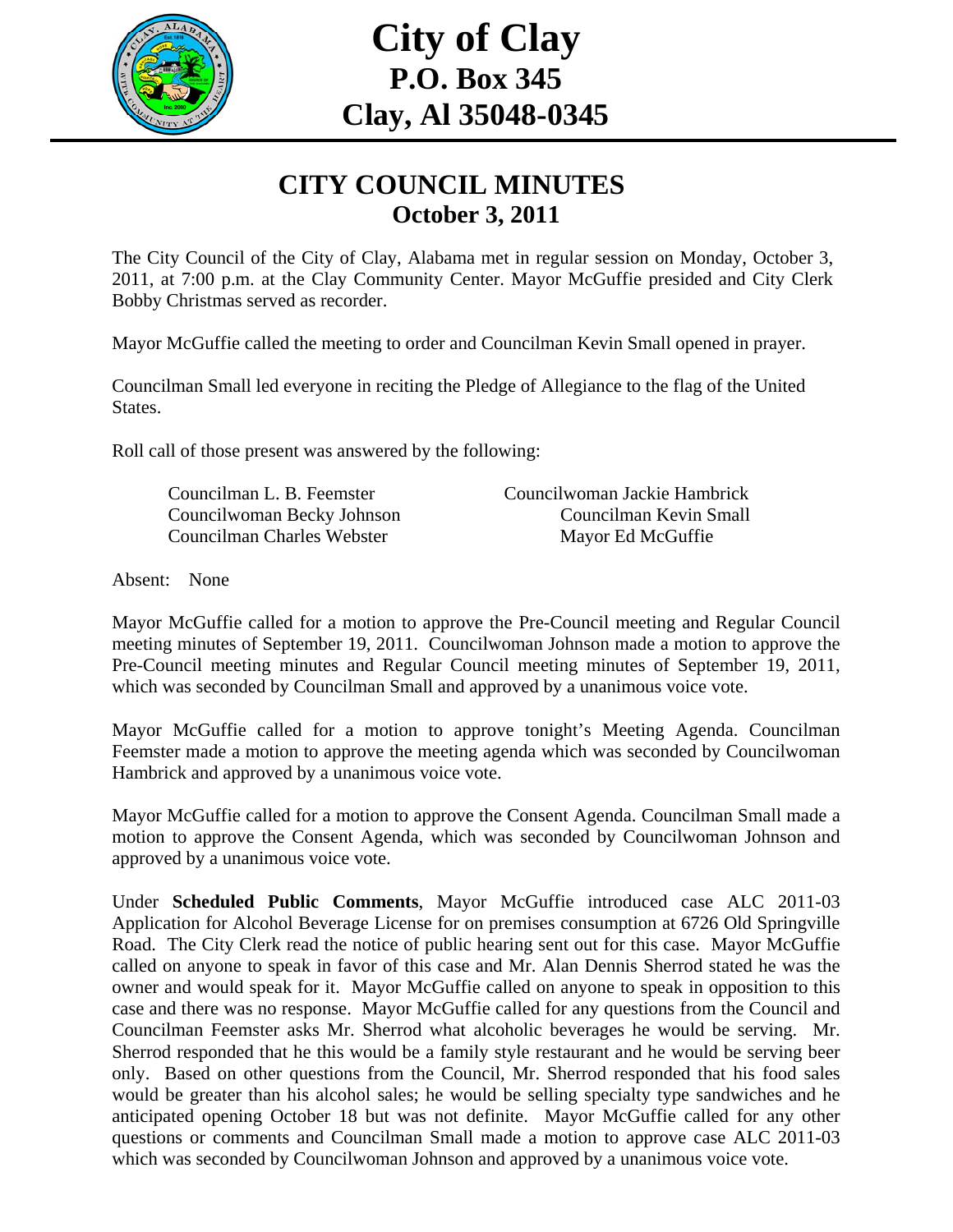

### **CITY OF CLAY CITY COUNCIL MINUTES**

#### **October 3, 2011**

Under **Reports from Standing Committees** Councilman Feemster was recognized for a report from the **Public Safety Committee**. Councilman Feemster recognized Deputy Sheriff Terry Scott who reported that car burglaries had dropped dramatically over the last month but one unlocked vehicle was burglarized and a gun stolen out of it. He encouraged everyone to lock their vehicles.

Councilwoman Hambrick was recognized for a report from the **Committee on Community Development, Environmental, Historical, Library and Seniors**. Councilwoman Hambrick reported on the following: (1) She thanked everyone who participated in the Library Adult Reading Club with Mr. Clyde Bolton on September 20. She encouraged everyone to get involved in the reading program. (2) She announced a craft get together by the Library and encouraged everyone to check it out on the Library website. (3) She announced that the city would be hosting a Veterans luncheon on Saturday November 5 from 11 a.m. until 1 p.m. and invited all veterans to attend. She encouraged everyone to get the word out and have veterans call City Hall to make a reservation for themselves and one guest. (4) She announced that the Christmas tree lighting would be December 3 at 6 or 6:30 p.m. (5) She announced that the Christmas Parade would be December 10 at a time to be determined later. (6) She called on the Seniors for a report and it was reported that they had a day trip planned for October 24 to Chattanooga, Tennessee. (7) She reported that the City Council voted in the September 19, 2011, Council meeting to support ClasTran for the next three months at \$1,600 per month for transportation for Senior Citizens in Clay. She stated that Jefferson County had come through with some money to support ClasTran so Councilwoman Hambrick made a motion to rescind the vote of September 19, 2011. Councilman Small seconded the motion which was approved by a unanimous voice vote. Councilwoman Hambrick made a motion to pay \$5,091 for the next year to be paid at \$424.25 per month to ClasTran for transportation of the senior citizens. Councilman Small seconded the motion which was approved by a unanimous voice vote.

Under **Committee on Annexation, Business, Census, Planning & Zoning and Schools**, Councilwoman Johnson reported on the following: (1) Clay Elementary School has a cookie dough sell going on at this time. (2) She announced that the fall book fair and red ribbon week would be October 24 through the 28. She stated this is the time they promote a drug free life style. (3) She announced the elementary school was offering a free pedicure for joining the PTA. (4) Clay Chalkville Middle School is having a Susan G. Koman Race for the Cure campaign on October 15 and has a spare change campaign she encouraged everyone to participate in. (5) Saturday October 8 there will be a pancake breakfast at Applebee's for the middle school and high school band boosters. (6) The high school had a good game Friday night and is undefeated so she encouraged everyone to support them. (7) One business opening in Clay being Conrad's Sandwich Shop.

Councilman Small was recognized for a report from the **Committee on Building Inspections, Sanitation, Streets and Utilities** and stated that he and Mr. Lynn Burch, Building Inspections Superintendent, had evaluated the roads in the City and were putting together a list for the county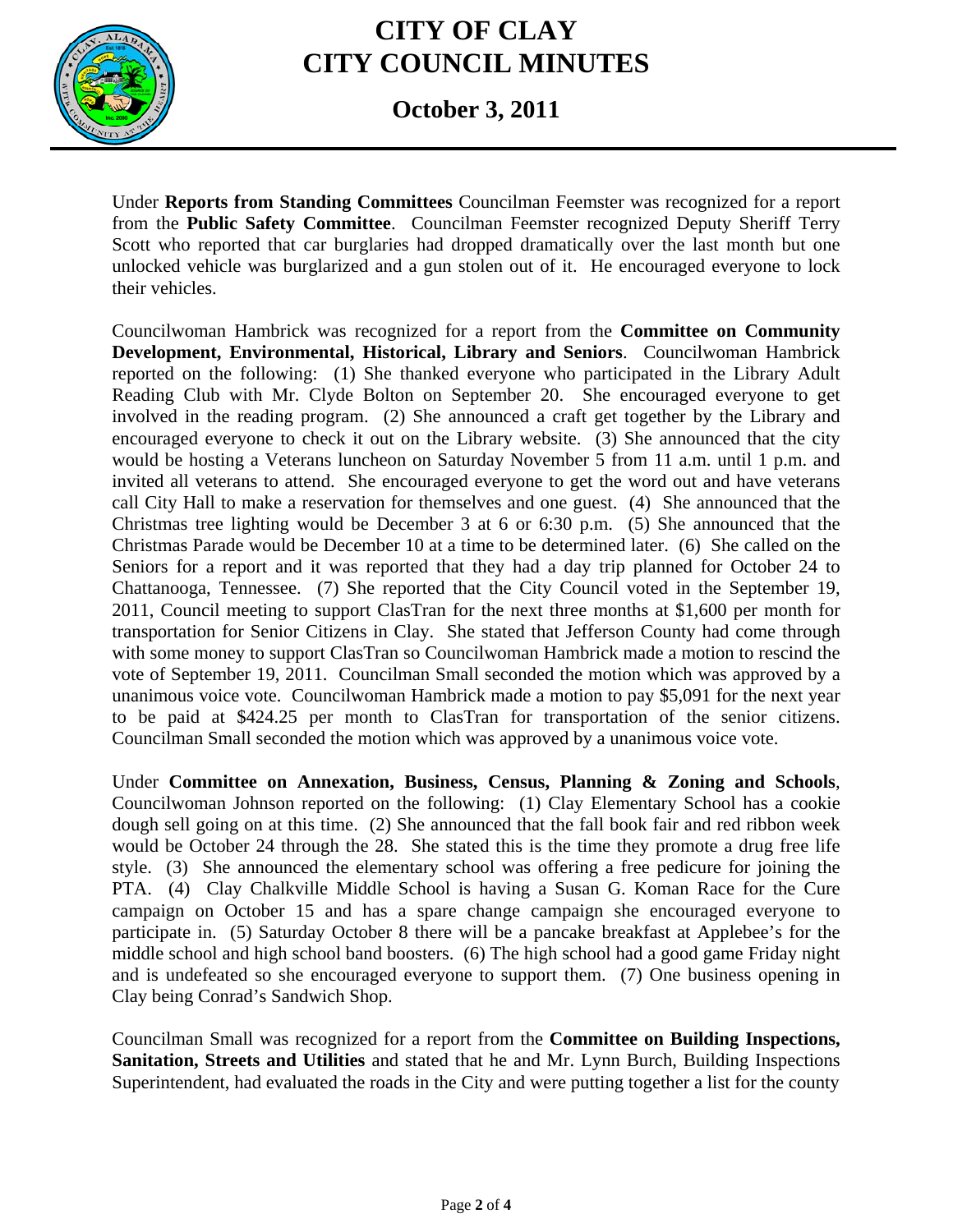

# **CITY OF CLAY CITY COUNCIL MINUTES**

#### **October 3, 2011**

of roads that need repairs. He stated they would be submitting this report to the Mayor to pass on to the County. Also, he stated there was a Resolution later in the meeting to surplus some equipment that is no longer needed.

Councilman Webster was recognized for a report from the **Parks and Recreation Committee**. Councilman Webster stated that he had nothing to report tonight.

Under **Reading of Petitions, Applications, Complaints, Appeals, Communications, etc.** Mayor McGuffie announced there was nothing to report.

Under the **City Clerk's Report,** City Clerk Bobby Christmas reported the account balances in the 4 & 5 Cent Gasoline Fund =  $$68,155.01$ ; 7 Cent Gasoline Fund =  $$84,894.32$  AmFund Account =  $$141,395.52$ ; Capital Improvement Fund =  $$482,274.99$ ; Concession Stand = \$4,162.74; Contractors Bond = \$43,375.76; General Fund = \$329,859.11; Library Fund = \$315.53; and Senior Citizens Fund = \$3,058.08.

Under **Resolutions, Ordinances, Orders and Other Business** Mayor McGuffie called for a motion to enter into Unanimous Consent. Councilman Feemster made a motion to suspend the regular rules of order and enter into Unanimous Consent which was seconded by Councilwoman Hambrick.

That the motion was put before the Council and a roll call vote was conducted with the results as follows:

Yeas: Council members Feemster, Hambrick, Johnson, Small, Webster and Mayor McGuffie

Nays: None

Mayor McGuffie introduced Proclamation 2011 – 04, A Proclamation to Honor SSG Michael Wesley Hosey, which was read by City Clerk Bobby Christmas.

Councilwoman Johnson made a motion to approve Proclamation 2011 - 04 which was seconded by Councilman Small.

That the motion was put before the Council and a roll call vote was conducted with the results as follows:

Yeas: Council members Feemster, Hambrick, Johnson, Small, Webster and Mayor McGuffie

Nays: None

Mayor McGuffie introduced Resolution  $2011 - 26$ , A Resolution Declaring City Property as Surplus, which was read by City Clerk Bobby Christmas.

Councilman Small made a motion to approve Resolution 2011 - 26 which was seconded by Councilman Feemster.